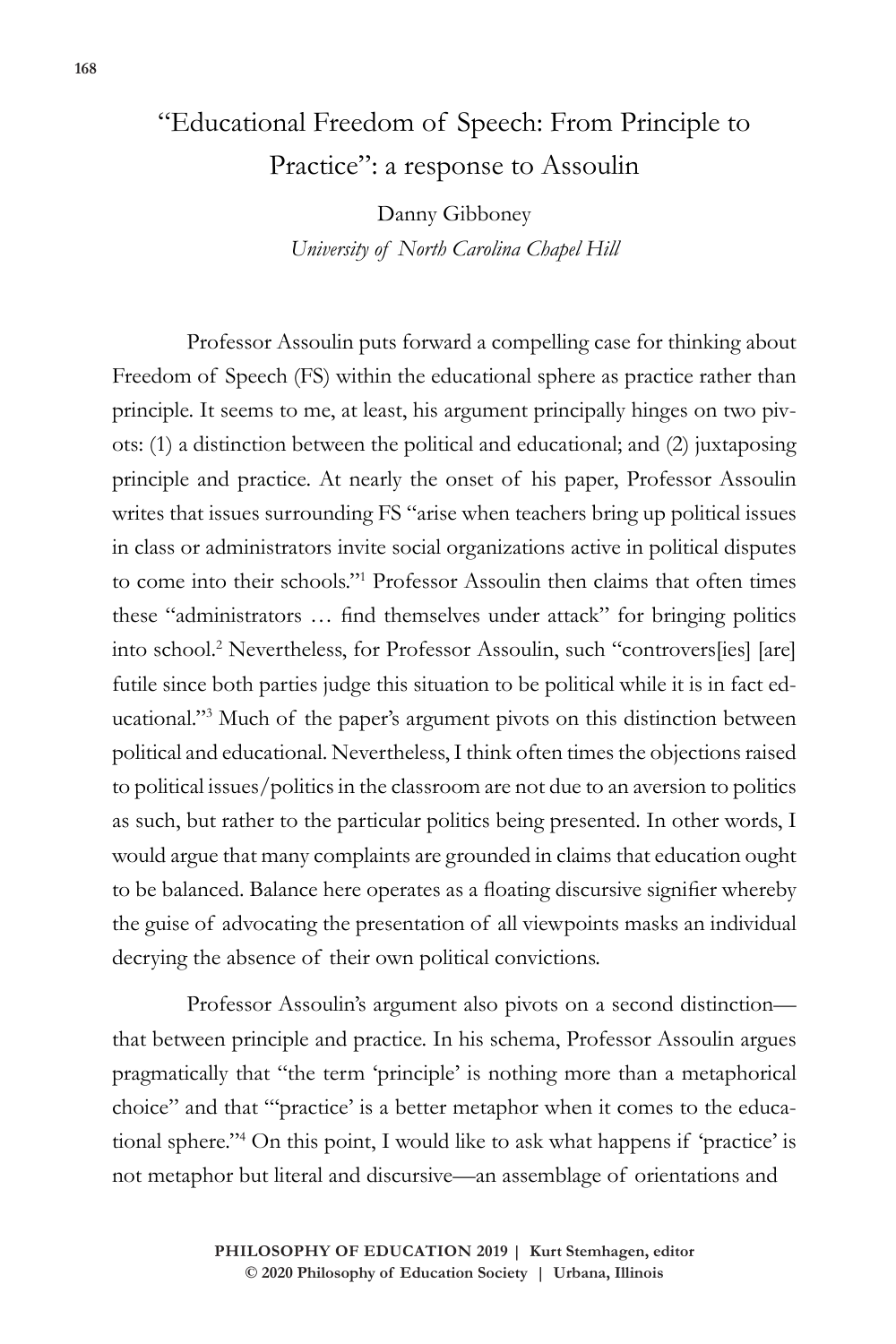observances simultaneously grounding and constituting an exercise. In raising both of these points, I turn to Akeel Bilgrami's reading of John Stuart Mill and some potential (mis)connections between liberal political philosophy and educational practice.

Professor Assoulin writes that "if we would like to understand the way the meaning of FS and its functioning is different within the educational sphere, we would start with understanding the way it is understood within the public sphere."5 Relying on "sphere-oriented logic," Professor Assoulin turns to Mill and other liberal political philosophers to build his case. Similarly, Akeel Bilgrami in "Truth, Balance, and Freedom" takes up liberal political theory and educational speech.

Bilgrami observes that appeals to grounding educational practice in liberal FS principles often take the following form: "first, there is a statement of purpose or *goal,*" for example, "academic institutions are sites for intellectual inquiry … and therefore one of their chief goals is the pursuit of the truth and the pedagogical project of conveying the truth."6 And secondly, "there is a statement of the conditions of the pursuit of that goal: this pursuit of truth is best carried out … under conditions wherein a variety of opinions are allowed to be expressed on any subject."7 Mill is central to many of these arguments.

Bilgrami maintains that Mill's argument has two premises and a conclusion:

> Premise 1: Many of our past opinions, which we held with great conviction, have turned out to be false.

> Premise 2: So, some of our current opinions that we hold with great conviction may also turn out to be false.

> Conclusion: Therefore, let us tolerate dissenting opinions just in case our current opinions are wrong and these dissenting opinions are right.8

Professor Assoulin argues that "Mill claims that through FS the market of ideas is created," whereby the veracity or merit of ideas are contested.9 For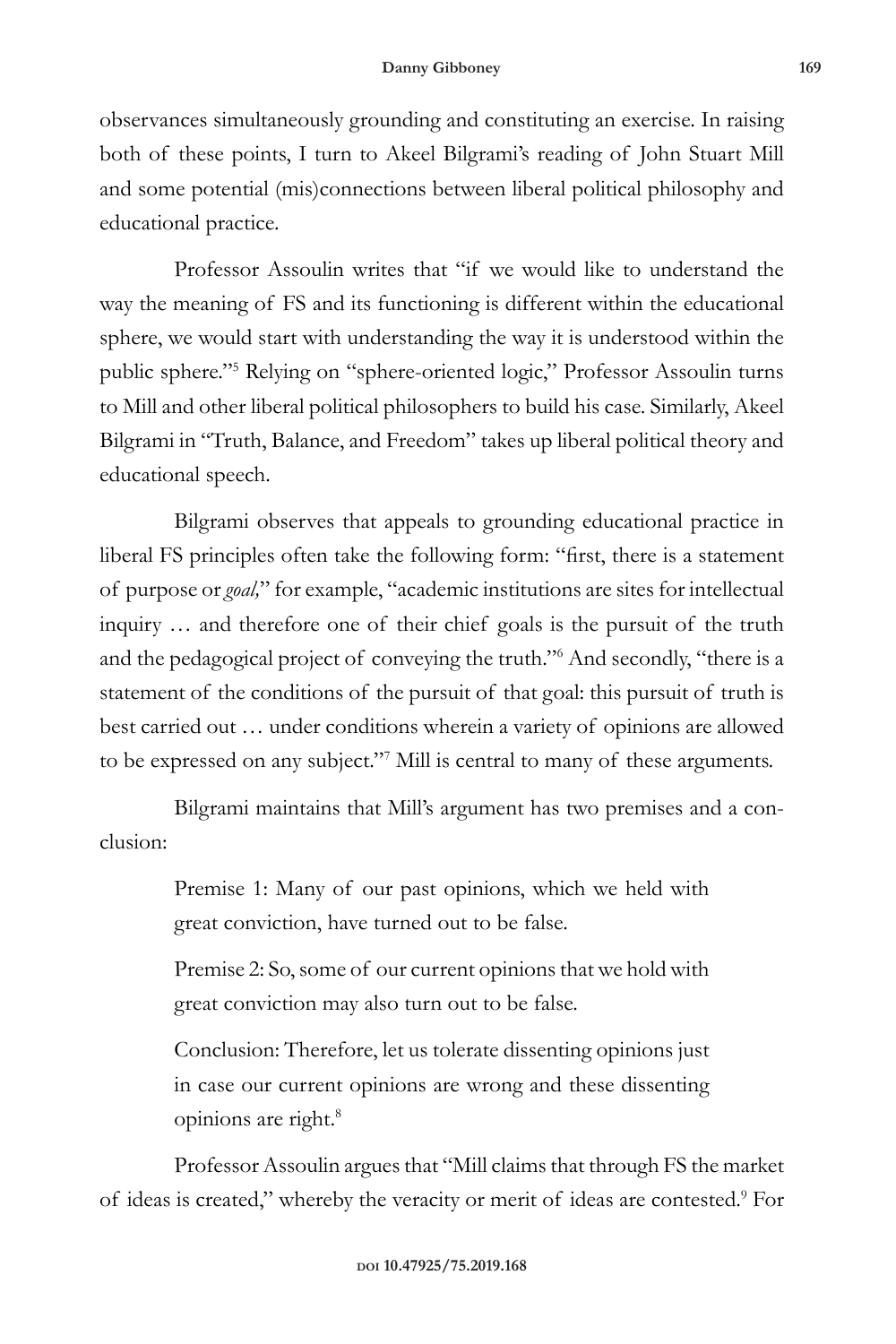this reason, Mill assumes an "uncompromising stance against any limitations being put on FS."10 However, reliance "upon the assumption that an idea will be refuted or rejected in the 'market of ideas' out of … critical discussion, as all citizens embrace rational discussion" is both overly naivete and excessively demanding in Professor Assoulin's estimation.<sup>11</sup>

Equally dismissive, Bilgrami argues that Mill's argument "is a numbing fallacy,"<sup>12</sup> which aims not only to refine ideas through interrogation but also offers unqualified endorsements of liberty of speech as a safeguard against human fallibility. With a slightly different reading, Assoulin suggests that the "public sphere operat[ing] under a schism of strong value neutrality while on the other side remaining procedurally perfectionist, the educational sphere operates under the opposite schism."13 Bilgrami, on the other hand, reasons that education "need never be conceived of as a goal whose success is necessarily opaque to its seekers, as in Mill's argument for freedom."14 Under this Bilgrami-ian view, the practices of educational FS and political liberty of speech operate not quantitatively, but qualitatively different—working on fundamentally divergent first principles. Accordingly, "in marking this difference … from Mill's meta-inducti[on)] ... if considerations about truth and falsity enter [the] picture, [it] is only … downstream when something other frameworks deliver might claim to be a truth that clashes with ours and provides some evidence or argument to give up some of our own convictions."15 However, since such considerations do not surface "upstream … we may be as confident in the truth of the deliverance of our investigations as is merited by the evidence in our possession."16 Therefore, Bilgrami claims "we need feel no unnecessary urge to display balance in the classroom if we have shown balance and scruple in our survey of the evidence on which … convictions are based."17 In other words, education ought to be, on principle, imbalanced.

Bilgrami's critique of Mill is helpful for me in thinking through one of Professor Assoulin's central, but unstated, concepts—authority. Earlier I offered two initial questions: (1) what if the controversies surrounding FS in educational settings are not one of objections to cross-contaminating politics with education but of appeals to the perceived merits of balance in education;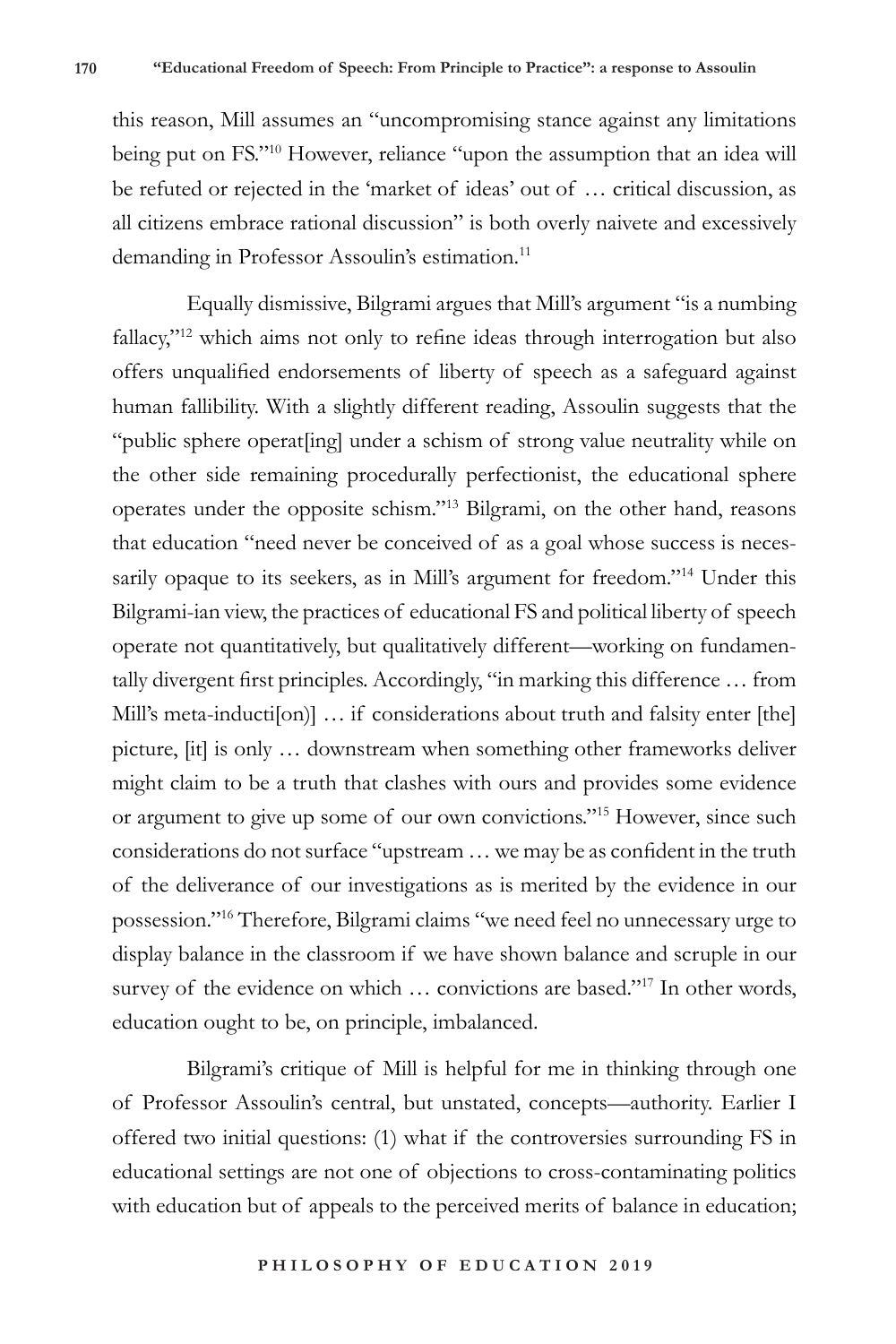and (2) can practice be understood not metaphorically, but discursively. These questions, coupled with Bilgrami's critique of liberal political theory grounding educational speech, bring the issue of authority to the foreground. On this point, Professor Assoulin turned to paternalism, arguing that "it is necessary and right to limit a person's freedom for their own personal good and protection."18 In this schema, authority rests with the individual teacher acting in the best interests of the student. However, I would like to offer a differing grounding of education—evidence. I want to argue for educational FS on the basis of *imbalance—*the acceptability of educational speech ought to be on the evidences and forms of the expression and not the person speaking them. Not all educational expressions are equally defensible, nor should they be equally tolerated. The authority to limit or curtail expression should not rest with, or in, an individual. Limitation of educational expression, in my proposal, would be done on the grounds of the evidentiary support provided for a claim. In fact, I would go as far as to say curtailing expression on grounds of evidence is fundamental to education.

Practice, therefore, should be considered not metaphorical but discursive. The means by which educational FS can be established, contested, and exercised is through the enactment of educational FS. Similarly, the means by which educational authority would be established, contested, and exercised is through its practice. While seemingly tautological, let me explain by example. If a teacher states the world is flat and a student finds it objectionable, an imbalanced education would not only allow for, but necessitate, contestation. Students could question the merits of their instructor's claim on the basis of either the evidence provided by their teacher or an argument that they themselves introduce. Moreover, the practice of warranting evidence and making an argument would be learned by doing. In this rather absurd example, the authority to limit speech is exercised and effected by the student, not by the teacher materially illustrating the difference between evidentiary and personal authority. Such an imbalanced approach to education, grounded in the exercise of evidentiary authority, does not inherently respect a person's station. Essentially, it removes the *pater* all together. I agree with Professor Assoulin that the FS "imposes a